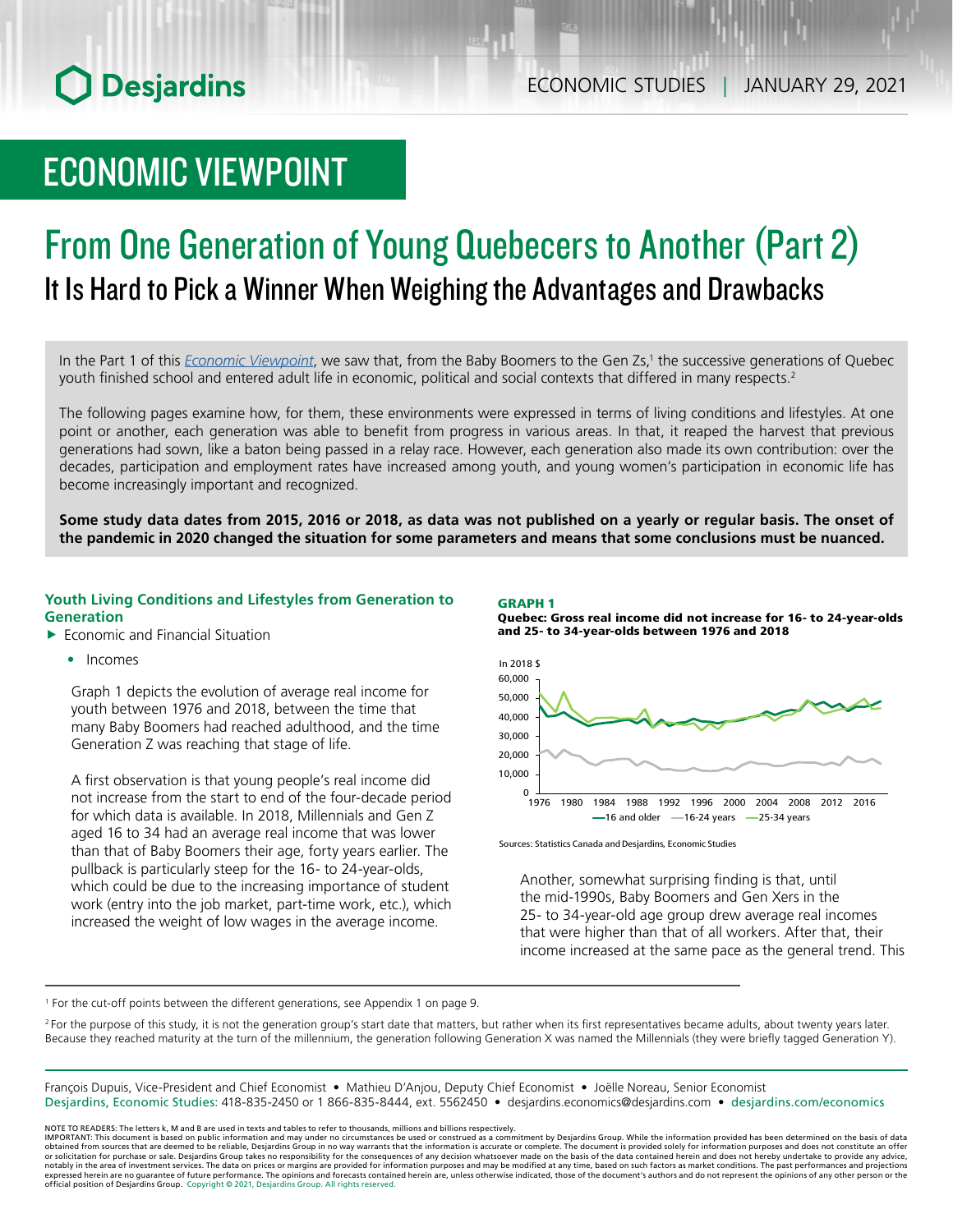observation could reflect the fact that Baby Boomers and the first Gen Xers entered the job market which much higher qualifications than previous generations, allowing them to earn better salaries more quickly after they got their first job. They also benefited from the substantial expansion to public and parapublic administrations, and the good-quality jobs they created. From the mid-1990s on, the education gaps between new arrivals and older workers were not as sharp, since the vast majority, all ages combined, had completed post-secondary education.

Lastly, although the Baby Boomers and Gen Xers aged 25 to 34 were, for about twenty years, able to earn above-average incomes, like everyone else, their real income dropped during this period, and they saw a bigger decline than did workers overall. The decline in real income was apparently due to the tough economic situation in the mid-1970s and early 1980s, a period marked by high unemployment and strong inflation. In addition, employees of Quebec's public service took major wage cuts in the wake of the 1982 recession.

Millennials and Generation Z started adulthood with a lower average real income than the Baby Boomers and Gen Xers did at that time of life, but unlike the latter, they benefited from an income uptrend, a trend which persisted as long as the previous decline. However, the increase in real income since the mid-1990s, after an extremely deep recession, did not materialize for 16- to 24-year-olds, apparently because the group largely comprised students working part time or youth who had left school without a diploma.

Table 1 confirms the growth by average real income between Generation X and the Millennials. In 2016, both youth aged 20 to 24 and those aged 25 to 29 on average received much higher real disposable income than the same age groups did twenty years earlier. The increase in disposable income from one generation of Quebec youth to another over the last twenty years is similar to that seen in all countries in the Organisation for Economic Co-operation and Development (OECD) over that period.3

Table 1 also shows how young Quebec women have caught up from generation to generation. In the 25- to 29-year-old subgroup, the increase puts women almost on par with men in terms of disposable income. The advance is much bigger than that for the population as a whole. Here, a major gap persisted between men's and women's after-tax income in 2016.

## TABLE 1

## *Average after-tax income of Quebec households based on the primary breadwinner*

| IN 2016 \$K    | 1996   | 2016   |  |
|----------------|--------|--------|--|
| All households | 47.5   | 63.6   |  |
| Men            | 53.4   | 69.8   |  |
| Women          | 37.2   | 54.7   |  |
| 20-24 years    | 26.7 X | 44.8 M |  |
| Men            | 26.2   | 45.6   |  |
| Women          | 271    | 43.7   |  |
| 25-29 years    | 41.8 X | 56.8 M |  |
| Men            | 45.4   | 57.2   |  |
| Women          | 35.4   | 56.3   |  |

X: Generation X; M: Millennials

Sources: Statistics Canada and Institut de la statistique du Québec

• Wealth

For Millennials and Generation Z, wealth as measured by the net worth of young households has increased in real terms, but more slowly than for the overall population (table 2).

## TABLE 2

## *Average debt and assets of Quebec family units*

| IN 2016 \$       | 1999    | 2016    |  |
|------------------|---------|---------|--|
| <b>Debt</b>      |         |         |  |
|                  |         |         |  |
| Population       | 36,000  | 81,300  |  |
| Under 35         | 35,900  | 87,400  |  |
| <b>Assets</b>    |         |         |  |
| Population       | 303,400 | 581,500 |  |
| Under 35         | 120,900 | 201,100 |  |
| <b>Net value</b> |         |         |  |
| Population       | 267,400 | 500,200 |  |
| Under 35         | 85,000  | 113,700 |  |

Sources: Statistics Canada and Institut de la statistique du Québec

Young people differ primarily in terms of the value of assets. In fact, in both 1999 and 2016, the average value of young families' debt was essentially equal to that of all Quebec families, whereas the value of their assets was about three times lower. This could be partially due to the fact that youth took out more debt than older groups to buy cars and appliances, to pay for their education, or to consume rather than purchase a home.

Table 3 on page 3 provides some detail on the breakdown of debts and assets for the same age categories. Note that, between 1999 and 2016, real estate property was the biggest item on young people's balance sheet, under both the debt (mortgage) and asset columns. This item's weight has increased in the meantime, likely as a result of the rise

<sup>&</sup>lt;sup>3</sup> Finance & economics, « Millennials are doing better than the baby-boomers did [at their age](https://www.economist.com/finance-and-economics/2017/10/28/millennials-are-doing-better-than-the-baby-boomers-did-at-their-age) », *The Economist*, October 28, 2017.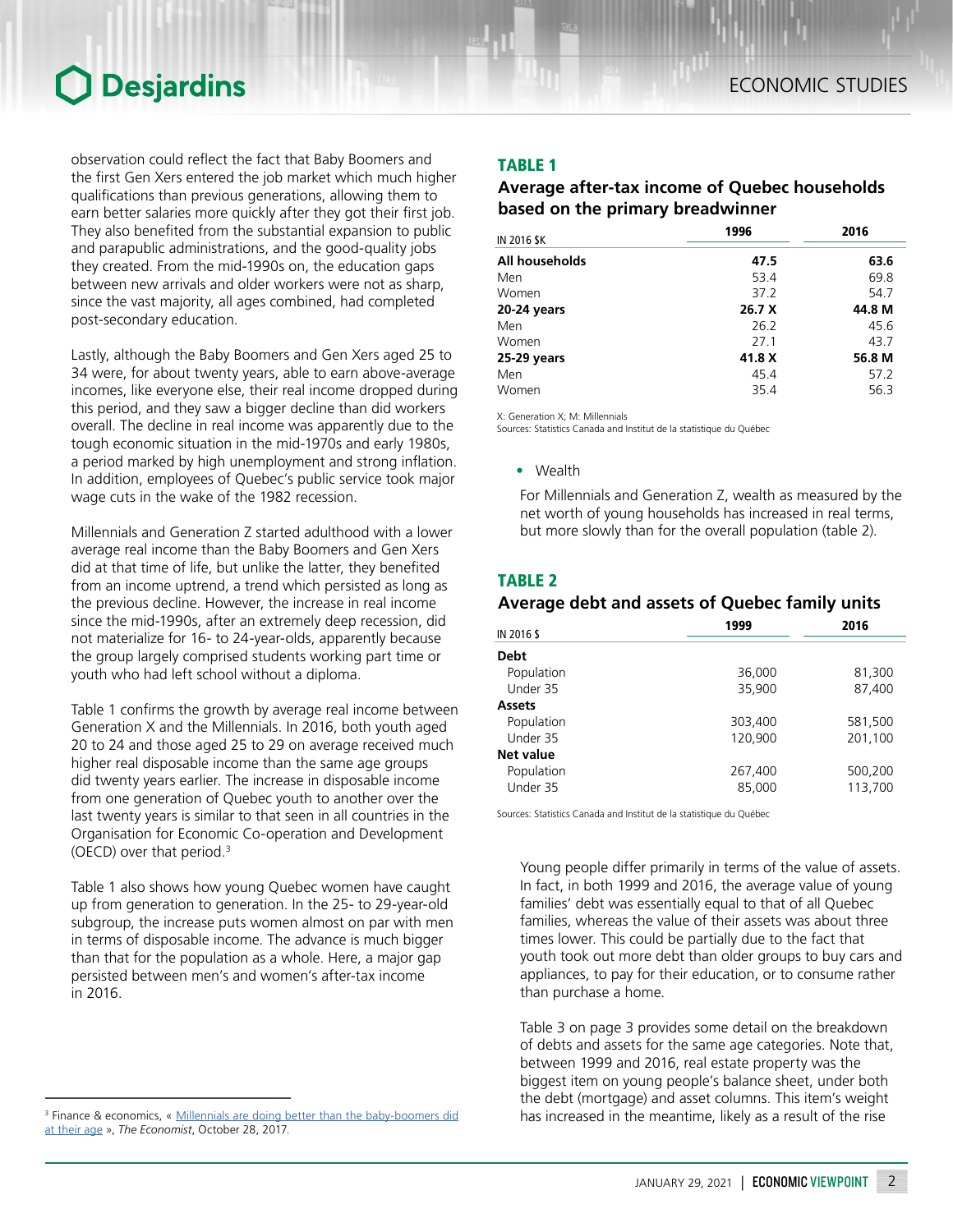in home prices. In contrast, the relative weight of car loans, student loans and consumer loans has decreased.

In terms of assets, table 3 shows that Millennials and Gen Zers had better private pension plans in 2016 than Gen Xers did in 1999. Apparently, the growing popularity of defined contribution plans over defined benefit plans did not hurt them. The radical drop in equity in business between 1999 and 2016 could indicate a decline in youth's propensity for starting their own business.

- $\blacktriangleright$  Work
	- Participation and Employment Rates

As graph 2 on page 2 shows, Quebecers aged 15 to 24 were more present in the job market from the time Gen X entered in the mid-1980s. Could this change have occurred in favour of the emerging neoliberal values that privileged individual responsibility and personal enrichment, after the welfare state lost steam across Quebec? The idea remains to be explored.<sup>4</sup>

The surge in part-time work among students may also have contributed to increased youth participation in the employment market. This hypothesis proves to be founded between 1996 and 2016, when the employment rate among students aged 15 to 19, 20 to 24 and 25 to 29 increased substantially, and more so among women. However, the average number of hours worked per week stayed the same.<sup>5</sup>

A study of the employment market in the 1980s and 1990s suggests that the increase in school attendance may explain the greater incidence of part-time work. The same study also notes an increase in paid work among mothers with young children.<sup>6</sup> In other words, starting with Generation X, young Quebecers increased their participation rate, but also had to deal with a greater proportion of part-time jobs.

If we want to look at it from the perspective of job quality, the data published by the Institut de la statistique du Québec is available from 1998 on. It shows that the situation improved for Generation Z. In fact, between 1998 and 2018, the proportion of quality jobs among non-student workers

## TABLE 3

## *Breakdown of assets and debts of Quebec households whose primary breadwinner is under 35*

| <b>IN %</b>                        | 1999  | 2016  |
|------------------------------------|-------|-------|
| <b>Total assets</b>                | 100.0 | 100.0 |
| Private pension plans              | 12.9  | 17.4  |
| Outside of private pension plans   | 7.7   | 7.3   |
| Deposits at financial institutions | 4.3   | 3.4   |
| Mutual and investment funds        | 0.7   | f     |
| Share capital                      | f     | f     |
| Savings and other bonds            | 0.4   | X     |
| Tax-free savings accounts (TFSA)   | n/a   | 2.4   |
| Other financial assets             | 1.7   | 0.5   |
| <b>Non-financial assets</b>        | 61.2  | 71.5  |
| Primary residence                  | 34.4  | 45.3  |
| Other real estate assets           | 8.9   | 14.4  |
| Vehicles                           | 6.7   | 4.7   |
| Other non-financial assets         | 11.3  | 7.0   |
| Equity in a business               | 18.3  | 3.8   |
| <b>Total debt</b>                  | 100.0 | 100.0 |
| Mortgages                          | 73.4  | 83.9  |
| Primary residence                  | 64.6  | 67.4  |
| Other real estate assets           | f     | f     |
| Line of credit                     | 2.4   | 2.4   |
| Credit card and installment debt   | 2.7   | 2.4   |
| Student loans                      | 8.6   | 4.5   |
| Car loans                          | 8.8   | 6.1   |
| Other debt                         | 4.1   | 0.7   |

n/a: not available; f: unreliable; x: confidential

Sources: Statistics Canada and Desjardins, Études économiques







Sources: Statistics Canada and Desjardins, Economic Studies

aged 15 to 29 increased substantially,<sup>7</sup> among both women and men.

<sup>4</sup> For some points to consider, Commission des droits de la personne et des droits de la jeunesse, *[Le Québec et le monde 1975-2000 : mutations et enjeux](https://www.cdpdj.qc.ca/storage/app/media/publications/bilan_charte_etude_1.pdf)*, Study no. 1, p. 9.

<sup>5</sup> Institut de la statistique du Québec, *[Regard statistique sur la jeunesse – État](https://statistique.quebec.ca/fr/fichier/regard-statistique-sur-la-jeunesse-etat-et-evolution-de-la-situation-des-quebecois-ages-de-15-a-29-ans-1996-a-2018-edition-2019.pdf)  [et évolution de la situation des Québécois âgés de 15 à 29 ans, 1996 à 2018](https://statistique.quebec.ca/fr/fichier/regard-statistique-sur-la-jeunesse-etat-et-evolution-de-la-situation-des-quebecois-ages-de-15-a-29-ans-1996-a-2018-edition-2019.pdf)*, February 2020, p. 153-154.

<sup>6</sup> Institut de la statistique du Québec, *[D'une génération à l'autre, évolution des](https://bdso.gouv.qc.ca/docs-ken/multimedia/PB01614FR_Generation_vol21998H00F10.pdf)  [conditions de vie](https://bdso.gouv.qc.ca/docs-ken/multimedia/PB01614FR_Generation_vol21998H00F10.pdf)*, volume 11, 1998, p 154.

<sup>7</sup> Institut de la statistique du Québec, *[Regard statistique sur la jeunesse – État](https://statistique.quebec.ca/fr/fichier/regard-statistique-sur-la-jeunesse-etat-et-evolution-de-la-situation-des-quebecois-ages-de-15-a-29-ans-1996-a-2018-edition-2019.pdf)*  et évolution de la situation des Québécois âgés de 15 à 29 ans, 1996 à February 2020, p. 149-150.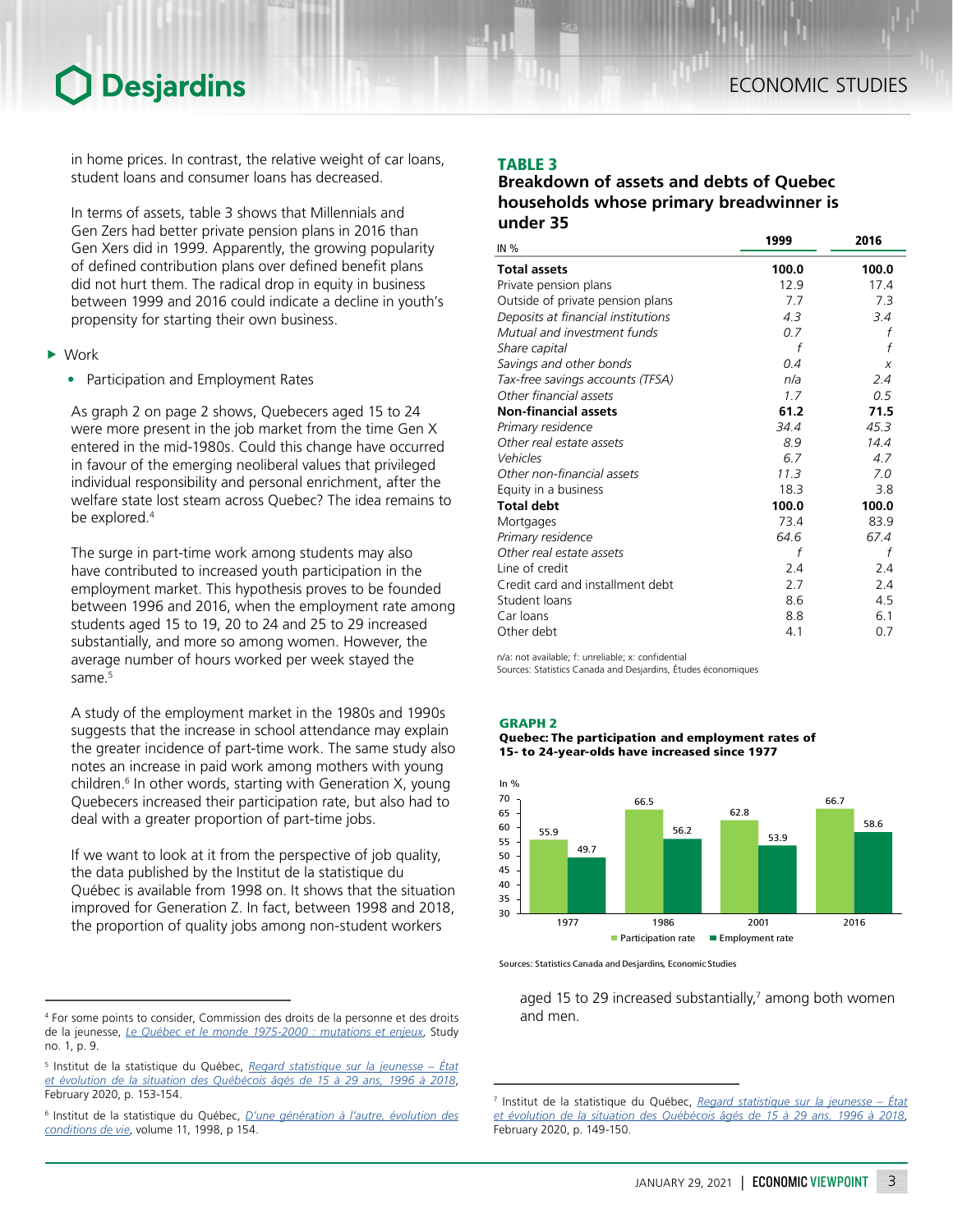• Self-Employment and Entrepreneurship

Being one's own boss by starting a business or freelancing is another way to participate in the employment market. Contrary to a widespread idea, young people are less inclined than older groups to opt for self-employment, even though a greater proportion has done so since Generation X (graph 3).

#### GRAPH 3

Quebec: The rate of self-employment loses steam in the 2010s



Sources: Statistics Canada and Desjardins, Economic Studies

In 2018, three times more Quebec Millennials were thinking about going into business than was the case in 2009, but intentions declined between 2016 and 2018.<sup>8</sup> In fact, interest in entrepreneurship seems to be down among the youngest Millennials and Gen Zs who are reaching adulthood, youth aged 18 to  $24.9$ 

Several hypotheses can be put forward, but have not yet been explored. Is it possible that, as of the Millennials' generation, young people have been less inclined to go into business or freelance because they judged that their high level of education meant they could expect a permanent and well-paying job in the private or public sector rather than facing the risks inherent in business?

Could a part of the explanation lie in a change in societal values? Could it be that Generation X bought in fairly widely to the value placed on entrepreneurship and personal success that accompanied the rise in neoliberal values? For their part, could Millennials and Generation Z be more sensitive to maintaining good balance in their personal life and more interested in questions pertaining to the environment, equality and inclusion than in matters pertaining to income and personal wealth? Do the scarcity of labour

and abundance of job offers resulting from the retirement of many older workers factor in? These are avenues that researchers interested in entrepreneurship could explore in the years to come.

▶ Human Capital

A generation's ability to take advantage of the opportunities open to them largely depends on the human capital available, primarily in terms of education level and health. Here, changes can be seen between the generations of young Quebecers.

• Education

It is easy to see that young Quebecers' education level has advanced by leaps and bounds since the Quiet Revolution. Graph 4 clearly shows that, among people aged 25 to 34, the post-secondary graduation rate more than doubled between the time the first Baby Boomers finished high school and the time when Generation Z was reaching adulthood. The same table shows that Generation Z (2018) is somewhat more qualified than the Millennials (1998); the difference is owing to strong growth in university education.

Table 4 on page 5 provides complementary information on a younger age group, 15- to 24-year-olds, in the 1980s and 1990s. All this census data covers a group in which not everyone has completed their education, the table does show the transformation in areas of education and growth in the level of education. Around 2000, trade school was attracting fewer young Millennials than it did Gen Xers two decades earlier. Moreover, the proportion of youth with no high school diploma regressed from generation to generation and, corollary to that, the percentage of 15- to 24-year-olds who earned a college or university diploma increased substantially.

All in all, while graph 4 and table 4 on page 5 deal with different age groups and years, they still demonstrate

#### GRAPH 4

Quebec: The highest level of education achieved by 25- to 34-year-olds has jumped since the 1960



Sources: Institut de la Statistique du Québec, Fortin and Desjardins, Economic Studies

<sup>8</sup> Selon la Fondation de l'entrepreneurship, *[Indice entrepreneurial québécois](https://indiceentrepreneurialqc.com/wp-content/uploads/2018/12/IEQ2018_final_181217.pdf)*, p. 36-37.

<sup>&</sup>lt;sup>9</sup> According to the results of Global Entrepreneuship Monitor surveys reported in *[Un engagement timide des jeunes dans l'entrepreneuriat au Québec](https://neo.uqtr.ca/2020/06/17/un-engagement-timide-des-jeunes-dans-lentrepreneuriat-au-quebec/)*, Université du Québec à Trois-Rivières, June 17, 2020.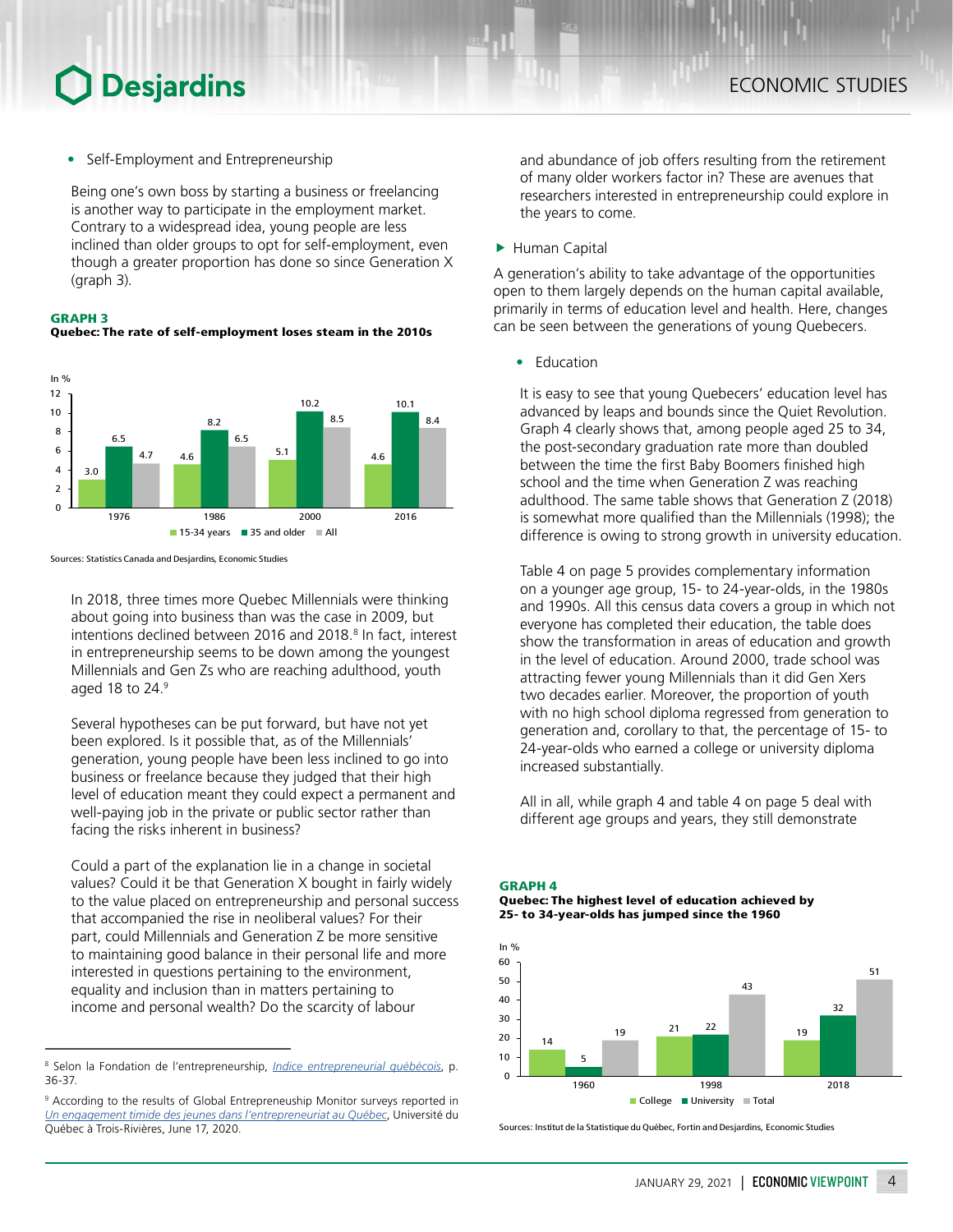## TABLE 4

*Quebec: Breakdown of the population aged 15 to 24 by education level*

| IN $%$                                        | 1981         | 1986         | 1991         | 1996         | 2001         |
|-----------------------------------------------|--------------|--------------|--------------|--------------|--------------|
| No high school diploma<br>High school diploma | 40.8<br>32.7 | 37.2<br>33.1 | 36.2<br>34.1 | 37.0<br>33.9 | 34.1<br>33.5 |
| Trade school certificate<br>or diploma        | 10.2         | 10.1         | 8.3          | 6.2          | 77           |
| College certificate or<br>diploma             | 12.7         | 14.2         | 15.7         | 16.4         | 18.2         |
| University certificate,<br>diploma or degree  | 35           | 55           | 5.6          | 6.6          | 6.5          |
| <b>Total</b>                                  | 100.0        | 100.0        | 100.0        | 100.0        | 100.0        |

Sources: Institut de la statistique du Québec and Desjardins, Economic Studies

a strong advance in education level from generation to generation.

Education level does differ across the regions. In 2016, only the Montreal and Capitale Nationale regions had a university education rate that was above the average for Quebec among 25 to 34 year olds. Each of these regions has several universities. As for college diplomas, interregional differences were much smaller, with a graduation rate ranging from 14.4% (Nord du Québec) to 22.8% (Saguenay-Lac-Saint-Jean), for a Quebec average of 19.0% among 25 to 34 year olds.<sup>10</sup> There are approximately fifty public CEGEPs across Quebec.

Progress has also been made in recent years on the dropout rate, i.e. leaving the education system without a high school diploma. The dropout rate went from 21.9% in 2000 to 13.1% in 2017.11 Did the performance improve as a result of the emphasis that the education network, private business and community organizations have been putting on staying in school for many years now? It's hard to say: there has not yet been a formal evaluation of the different efforts made to achieve this.

The very positive change in education level has a downside, however, insofar as it may have resulted in an overabundance of graduates in certain disciplines, relatively speaking. Today, it could be harder for a youth to find a job that matches their skills than it was for their parents or grandparents.<sup>12</sup>

### • Health

Life expectancy at age 20 gives a limited view of a population's health at the time a new generation is finishing school and gradually moving into adulthood. Graph 5 shows that the number of years of life remaining has increased continuously between the years in which the first Baby Boomers, Gen Xers, Millennials and Gen Z turned twenty. Between 1966 and 2016, the number of years of life that 20-year-old women could expect to have left increased by more than 4 years, going from 68.4 to 72.6 years. Men that age gained even more, 5.6 years.







Sources: Institut de la statistique du Québec and Desjardins, Economic Studies

The gains are due to numerous factors: better nutrition, better lifestyle habits, medical advances, improvement in health and job security, etc. Some of these factors are apparent in table 5. Thus, except for the incidence of tumours among women, all other causes of mortality were on the decline between 2000 and 2010 among male and female Quebecers aged 15 to 29.

## TABLE 5

## *Mortality rate of Quebecers aged 15 to 29 by cause*

|                                      |      | 2004/2006 | 2014/2016 |       |  |
|--------------------------------------|------|-----------|-----------|-------|--|
| CAUSE PER 100,000                    | Men  | Women     | Men       | Women |  |
| Self-inflicted injuries<br>(suicide) | 22 Z | 61        | 154       | 57    |  |
| Motor vehicle accidents              | 24.4 | 8.9       | 9.2       | 3.4   |  |
| Other external causes                | 117  | 3.6       | 11.0      | 3.4   |  |
| Tumours                              | 4.9  | 3.6       | 3.6       | 4.2   |  |
| Other                                | 10.2 | 82        | 81        | 63    |  |

Source: Institut de la statistique du Québec

<sup>10</sup> Institut de la statistique du Québec, *[Regard statistique sur la jeunesse – État](https://statistique.quebec.ca/fr/fichier/regard-statistique-sur-la-jeunesse-etat-et-evolution-de-la-situation-des-quebecois-ages-de-15-a-29-ans-1996-a-2018-edition-2019.pdf)  [et évolution de la situation des Québécois âgés de 15 à 29 ans, 1996 à 2018](https://statistique.quebec.ca/fr/fichier/regard-statistique-sur-la-jeunesse-etat-et-evolution-de-la-situation-des-quebecois-ages-de-15-a-29-ans-1996-a-2018-edition-2019.pdf)*, February 2020, p. 96.

<sup>11</sup> Institut de la statistique du Québec, *[Regard statistique sur la jeunesse – État](https://statistique.quebec.ca/fr/fichier/regard-statistique-sur-la-jeunesse-etat-et-evolution-de-la-situation-des-quebecois-ages-de-15-a-29-ans-1996-a-2018-edition-2019.pdf)  [et évolution de la situation des Québécois âgés de 15 à 29 ans, 1996 à 2018](https://statistique.quebec.ca/fr/fichier/regard-statistique-sur-la-jeunesse-etat-et-evolution-de-la-situation-des-quebecois-ages-de-15-a-29-ans-1996-a-2018-edition-2019.pdf)*, February 2020, p. 82.

<sup>&</sup>lt;sup>12</sup> Finance & economics, « [Can too many brainy people be a dangerous thing?](https://www.economist.com/finance-and-economics/2020/10/22/can-too-many-brainy-people-be-a-dangerous-thing) », *The Economist*, October 22, 2020.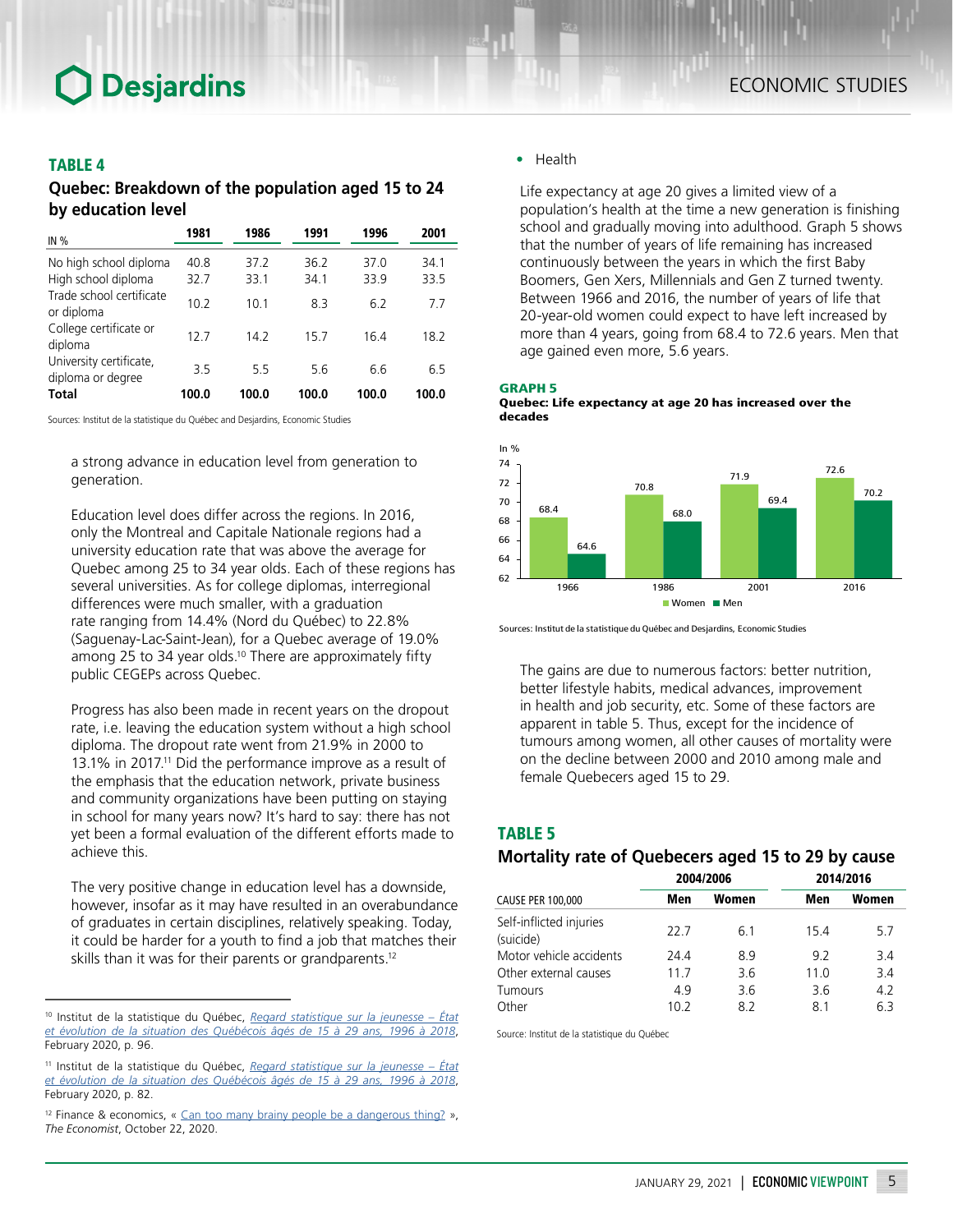In contrast to this encouraging table, one third of Millennials and Gen Zers must cope with a high level of psychological distress (graph 6). With anxio-depressive disorders, young women are much more affected than young men (graph 7). At the time of writing, the impacts of the COVID-19 pandemic and lockdown measures on health have not been fully captured. Clearly, some conclusions may differ once it is possible to take stock.

#### GRAPH 6

#### According to the 2014-2015 EQSP, the level of psychological distress is higher for youth than for those aged 30 and older



Sources: Institut de la statistique du Québec and Desjardins, Economic Studies

#### GRAPH 7

The prevalence of anxio-depressive disorders diagnosed in Quebecers aged 15 to 29 has increased over ten years



Sources: Institut national de la santé publique du Québec, Institut de la statistique du Québec and Desjardins, Economic Studies

### $\blacktriangleright$  Lifestyles

Influenced by various factors such as income, education level and cultural trends, lifestyle preferences change from generation to generation. Here, we are referring to habits and customs in areas such as consumption, housing, cohabitation and family. These practices show how young people want to leverage their personal resources and the opportunities provided by the economy and, in general, the predominant cultural values. Some indicators provide a glimpse of how lifestyles change from one generation to another.

#### • Housing

Table 6 indicates some growth in homeownership during the years in which Gen X and the Millennials were reaching an age when it was starting to be possible for them to make such an investment. The trend is not very clear and it was marked by some pullbacks over the twenty‑five years between 1991 and 2016. However, note that young Quebecers benefit from conditions for becoming a homeowner that are overall better than the conditions prevailing in most OECD nations.<sup>13</sup> Apparently, they have benefited from the affordability index's<sup>14</sup> stability in the 2010s. Moreover, the situation has become more favourable for youth in the last two decades than it was in the previous 20 years. From 1976 to 1996, among 25 to 34 year olds, homeownership rates in fact declined slightly, going from 42.4% to 41.3% in Quebec.15

### TABLE 6

## *Quebec homeownership rate by age of the household's primary breadwinner*

| IN %         | 1996   | 2001   | 2006   | 2011   | 2016   |
|--------------|--------|--------|--------|--------|--------|
| 25-29 years  | 30 4 X | 30.1 X | 34 5 X | 38.5 M | 35.9 M |
| 30 and older | 60 9   | 62 B   | 64 1   | 64 6   | 64 7   |

X: Generation X; M: Millennials

Sources: Statistics Canada and Institut de la statistique du Québec

• Modes of Transport

When they were becoming adults, Millennials and Gen Zers were using more public transit and active transportation than older groups. This is unsurprising for people who are generally in better physical shape and have less in the way of financial means. However, these two modes of more environmentally respectful transport declined somewhat among 15- to 24-year-olds between 2006 and 2016 (table 7 on page 7). This observation is consistent with the increase in ownership of a car or light truck among 15- to 29-year-olds between 2001 and 2016 (table 8 on page 7). However, this data conflicts with the environmental concerns that seem very present in youth. The data could be partially due to factors such as the increase in young people's disposable income and the growing spatial dispersal of the places where they live, study, work, and engage in recreation and consumption.

<sup>13</sup> Finance & economics, « [Home ownership is in decline](https://www.economist.com/special-report/2020/01/16/home-ownership-is-in-decline) », *The Economist*, January 16, 2020.

<sup>14</sup> *From One Generation of Young Quebecers to Another (Part 1)*, Desjardins, Economic Studies, *Economic Viewpoint*, January 28, 2021, Graph 7, p. 8.

<sup>&</sup>lt;sup>15</sup> Yves NOBERT and Al., « L'accès à la propriété résidentielle selon [les générations](https://statistique.quebec.ca/fr/fichier/donnees-sociodemographiques-en-bref-volume-2-no-2-fevrier-1998.pdf) », Bureau de la Statistique du Québec, *Données*  sociodémographiques en bref, vol. 2, nº 2, February 1998, p. 7.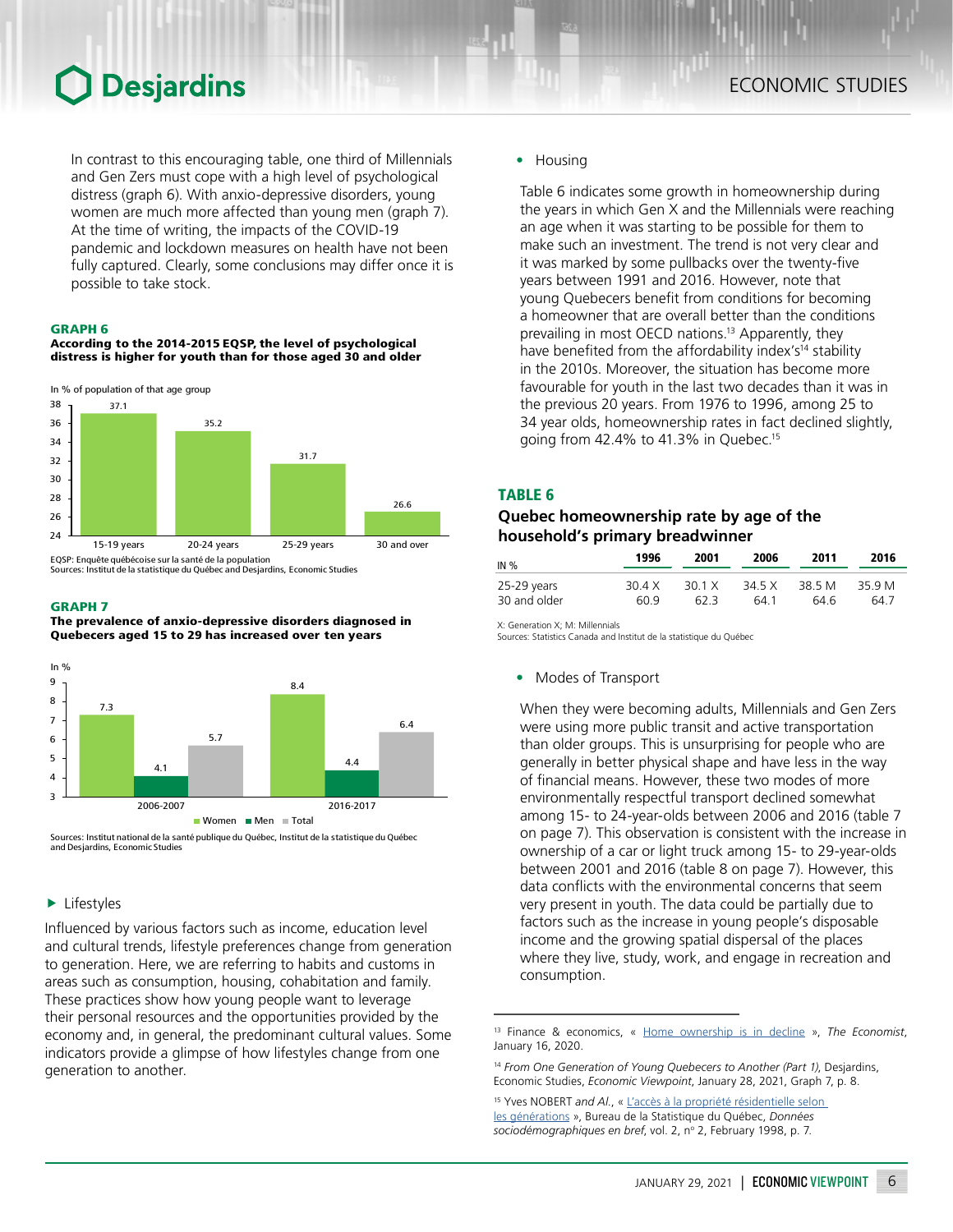### TABLE 7

*Quebec: Public transit and active transportation*

|                      |      | <b>PUBLIC TRANSIT</b> |      |      | <b>ACTIVE TRANSPORTATION</b> |      |
|----------------------|------|-----------------------|------|------|------------------------------|------|
| IN%                  | 2006 | 2011                  | 2016 | 2006 | 2011                         | 2016 |
| 15-24 years          | 21 M | 19 M                  | 197  | 14 M | 11 M                         | 117  |
| Entire<br>population | 13   | 13                    | 14   | Χ    |                              |      |

M: Millennials; Z : Generation Z

Sources: Statistics Canada and Institut de la statistique du Québec

### TABLE 8

## *Registration rate of cars and light trucks in Quebec*

| IN $%$      | 2001   | 2006   | 2011   | 2016   |
|-------------|--------|--------|--------|--------|
| 16-19 years | 15.6 M | 20.4 M | 22 9 M | 21 2 7 |
| 20-24 years | 41.9 M | 45.3 M | 48.5 M | 50.3 M |
| 25-29 years | 56.7 X | 58.7 X | 60.1 M | 63.8 M |
| 30-64 years | 68 1   | 715    | 74 2   | 764    |

X: Generation X; M: Millennials; Z: Generation Z

Source: Société de l'assurance automobile du Québec

#### • International Travel

Since the millennium, international travel has become much more frequent among youth aged 15 to 34. Given that some individuals may take several trips abroad in a given year while others stay in the country, the number of trips abroad per individual per year provides an overall reflection of the growing popularity of international travel among the young generation. The average number of trips outside Canada per person by young Quebecers aged 15 to 34 went from 0.4 in 2001 to 0.6 in just fifteen years. That is a 50% increase (table 9).

### TABLE 9

## *Average number of trips outside Canada by Quebecers aged 15 to 34*

| 2001      | 2016      |  |
|-----------|-----------|--|
| 783,000   | 1,200,000 |  |
| 1.959.786 | 2,000,067 |  |
| 0 4       | 0.6       |  |
|           |           |  |

Sources: Statistique Canada and Desjardins, Economic Studies

• Internet and Social Networks

Millennials and Generation Z grew up at a time when computers and electronic communications were a part of their daily environment. Their familiarity with the digital universe prompts them to spend much more time online than other generations. Thus, in 2016, over two thirds (67.9%) of 16 to 34 year olds spent over ten hours a week on the Internet, compared with less than half (45.8%) for the population as a whole (graph 8).

#### GRAPH 8

Quebec: Youth aged 16 to 34 were spending more time on the Internet than the entire population in 2016



Sources: Institut de la statistique du Québec and Desjardins, Economic Studies

#### **To Sum Up**

In several respects, the living conditions of young Quebecers seem to have improved since the moment the first Baby Boomers were becoming adults. Gains can be noted in critical fields such as education, health and homeownership. It has also become easier for young generations to own a car and travel abroad.

In return, young people are now working more than Baby Boomers were, and the incidence of anxiety and depression is on the rise among the youth.

However, this vision, which is positive overall, conceals major fluctuations over time for some of the variables observed. This is true for the average income of youth aged 25 to 34, which fell continuously in the first half of the last five decades, to then come up just as steadily. For 16- to 24-year-olds, average income has been stagnant since the mid-1990s.

Lastly, the data available only provides for a partial analysis of how living conditions and lifestyles have evolved from one generation of youth to another. Taking other factors into consideration might lead to different assessments. Nothing is absolute, and there is room for a lot of nuance.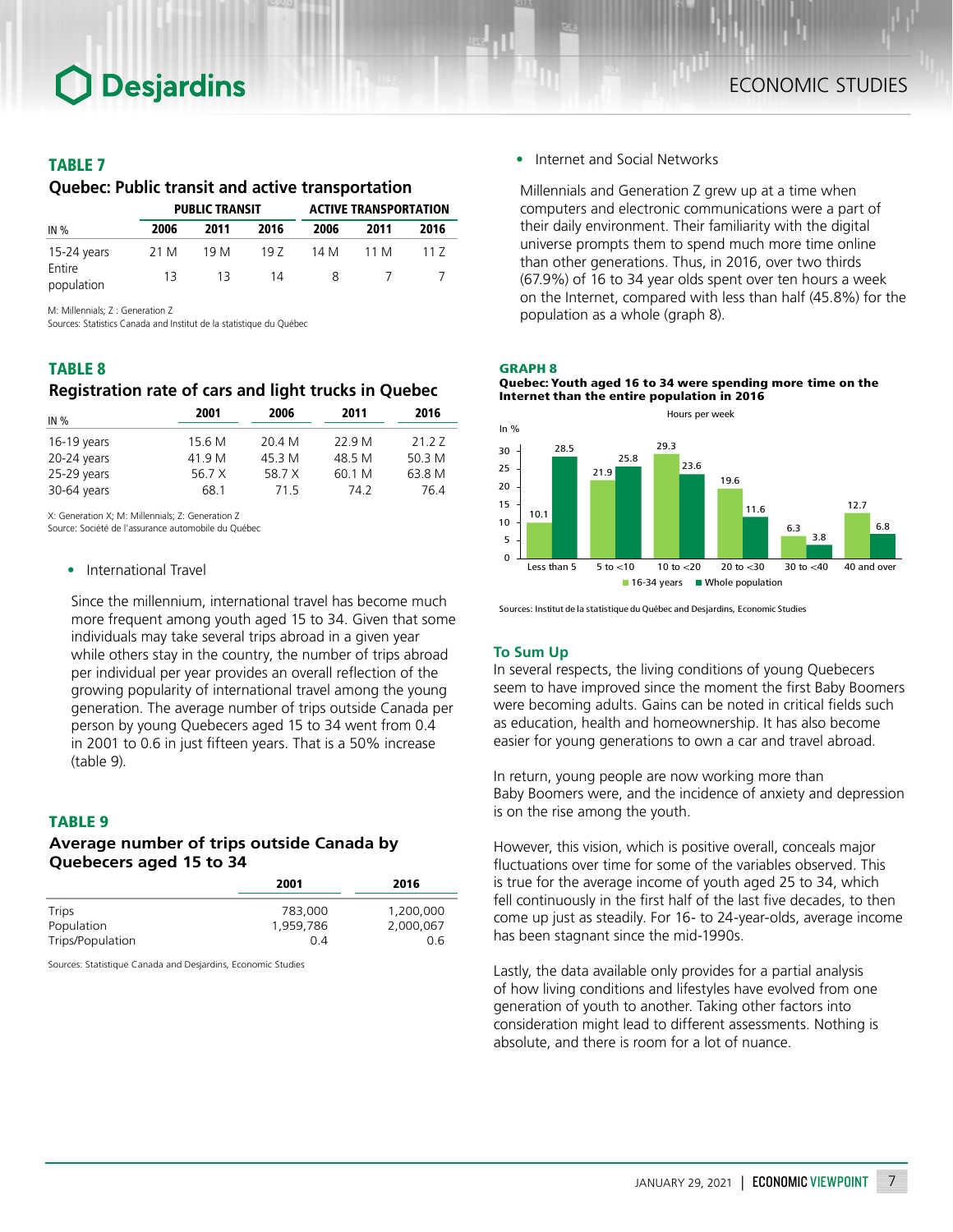**Some study data dates from 2015, 2016 or 2018, as data was not published on a yearly or regular basis. The onset of the pandemic in 2020 changed the situation for some parameters and means that some conclusions must be nuanced.**

Since World War II, Quebec's succeeding generations reached adulthood in economic and societal contexts that were quite different in a number of respects. While the Baby Boomers and Generation Xers had to cope with a shortage of jobs, Millennials and representatives from Generation Z can benefit from a scarcity of labour in several categories of trades and professions. Similarly, while the Baby Boomers and Gen Xers grew up in the context of the Cold War, Millennials and Generation Z are faced with environmental threats that result from greenhouse gas emissions. As for Generation Z youth, they will also have to go from school to work in a society and economy marked by the fallout from the COVID-19 pandemic.

The Baby Boomers were the first generation of youth to benefit from streamlined access to college and university education. The first Baby Boomers also benefited from the economy's rapid growth and expanding public service management. They were carried along by optimism and thought they could change the world. However, they then quickly learned that their numbers put them in competition with each other for the best jobs, and they also helped push up prices for homes and a whole array of capital goods and consumer items.

The last Baby Boomers and first Gen Xers reached adulthood in a difficult economic situation. Their seniors had taken the best jobs available, unemployment and inflation were high, government budgets were less generous, and real income was declining. They entered adulthood feeling that they had been left with crumbs and could only rely on their own means. Fate was kinder to the last Generation X arrivals, as they reached age twenty-five at a time when the economy was seeing sustained growth, real income had started to climb, and homes were more affordable than ever.

For their part, Millennials entered the labour force at a time when anything seemed possible because of thriving globalization and the boom in new information and communications technologies. However, the 2008 financial crisis disrupted the economy's momentum, prompting governments to trigger austerity measures that limited job opportunities. Many went back to school while waiting for better days.

The first Generation Z representatives are finishing their education at a time when many activity sectors are grappling with a labour shortage. As with Gen X, the future seems threatening because of climate disruption. However, they can count on their high education level and familiarity with new

technologies to succeed in the new economy that will emerge subsequent to the upheaval caused by the COVID-19 pandemic.

To sum up, each generation has had to face major challenges at the time when they were finishing school and had to join the workforce. The finding made twenty years ago by experts in Quebec sociodemographic studies remains true, that is:

It is hard to do a global assessment of the situation of youth from generation to generation. On some points, the youth of recent generations benefit from clear progress […] In other ways, they experience more difficult living conditions […].<sup>16</sup>

**While we have to give up on determining which generation--young Baby Boomers, Gen X, Millennials or Generation Z--had the best or worst of it, it is clear that, over the decades, substantial progress has been made in terms of standard of living and quality of life. Today's youth can rely on a higher level of education, better health, higher income, better material and institutional infrastructures, and public programs and services that are larger and more diversified than they were half a century ago.**

At one point or another, each generation has benefited from progress in various areas. In that, it reaped the harvest that previous generations had sown, like a baton being passed in a relay race. However, each generation also made its own contribution: over the decades, participation and employment rates have increased among youth, and young women's participation in economic life has become increasingly important and recognized.

<sup>16</sup> H. GAUTHIER *et al.*, *[Les jeunes d'une génération à l'autre : résultats tirés d'une](https://statistique.quebec.ca/fr/fichier/donnees-sociodemographiques-en-bref-volume-3-no-1-octobre-1998.pdf)*  [nouvelle étude du BSQ](https://statistique.quebec.ca/fr/fichier/donnees-sociodemographiques-en-bref-volume-3-no-1-octobre-1998.pdf), Données sociographiques en bref, vol. 3, nº 1, BSQ, October 1998, p. 4.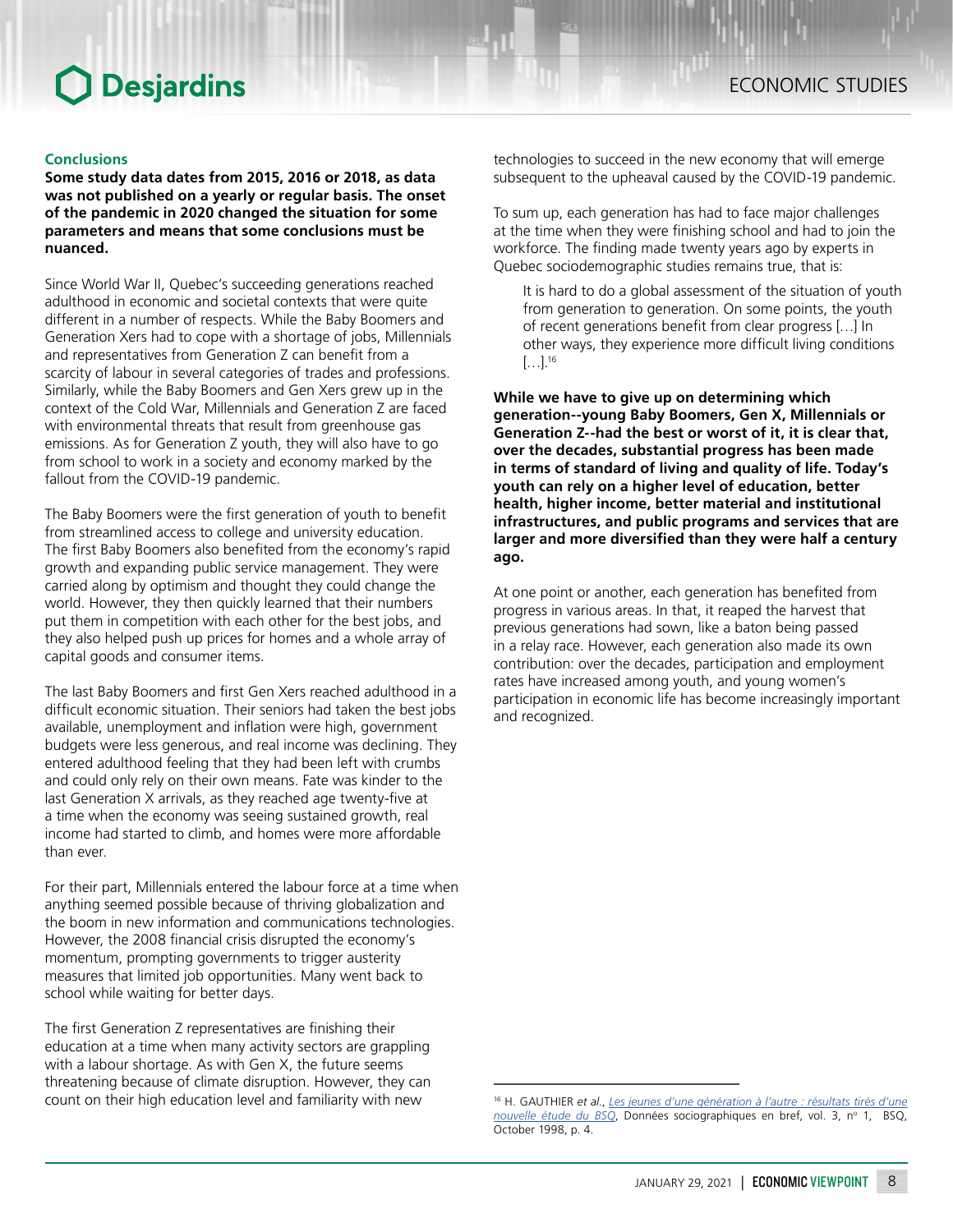# Appendix 1 Cut-Off Points between the Different Generations

To reflect the interrelationships between youth and the era in which they were born and grew up, marketing agencies and the media have gotten into the habit of tagging the successive generations with labels that are supposed to represent what characterizes them, and what differentiates them from other generations. This notion of generation refers to a group of people who are broadly in the same age group and who, for that reason, were born and grew up during the same political, economic and cultural events.

The distinctions between these sociodemographic generations are arbitrary, particularly with respect to their start and end dates, as are their names, but many publications consider that four generational groups can be identified since the end of the last world war. The following breakdown is used in this study for Quebec's most recent sociodemographic generations:

- a) Baby Boomers (born between 1946 and 1965)
- b) Generation X (1966-1980)
- c) Millennials (1981-1995)
- d) Generation Z (born after 1995)

Note that this breakdown is partly based on random phenomena, such as the cycle of births or economic cycles: the length of a generation not uniform. The length ranges from 15 years for Generation X and the Millennials to 25 years (so far) for Generation Z.

For the purpose of this study, it is not the generation group's start date that matters, but rather when its first representatives became adults, about twenty years later. Because they reached maturity at the turn of the millennium, the generation following Generation X was named the Millennials (they were briefly tagged Generation Y).